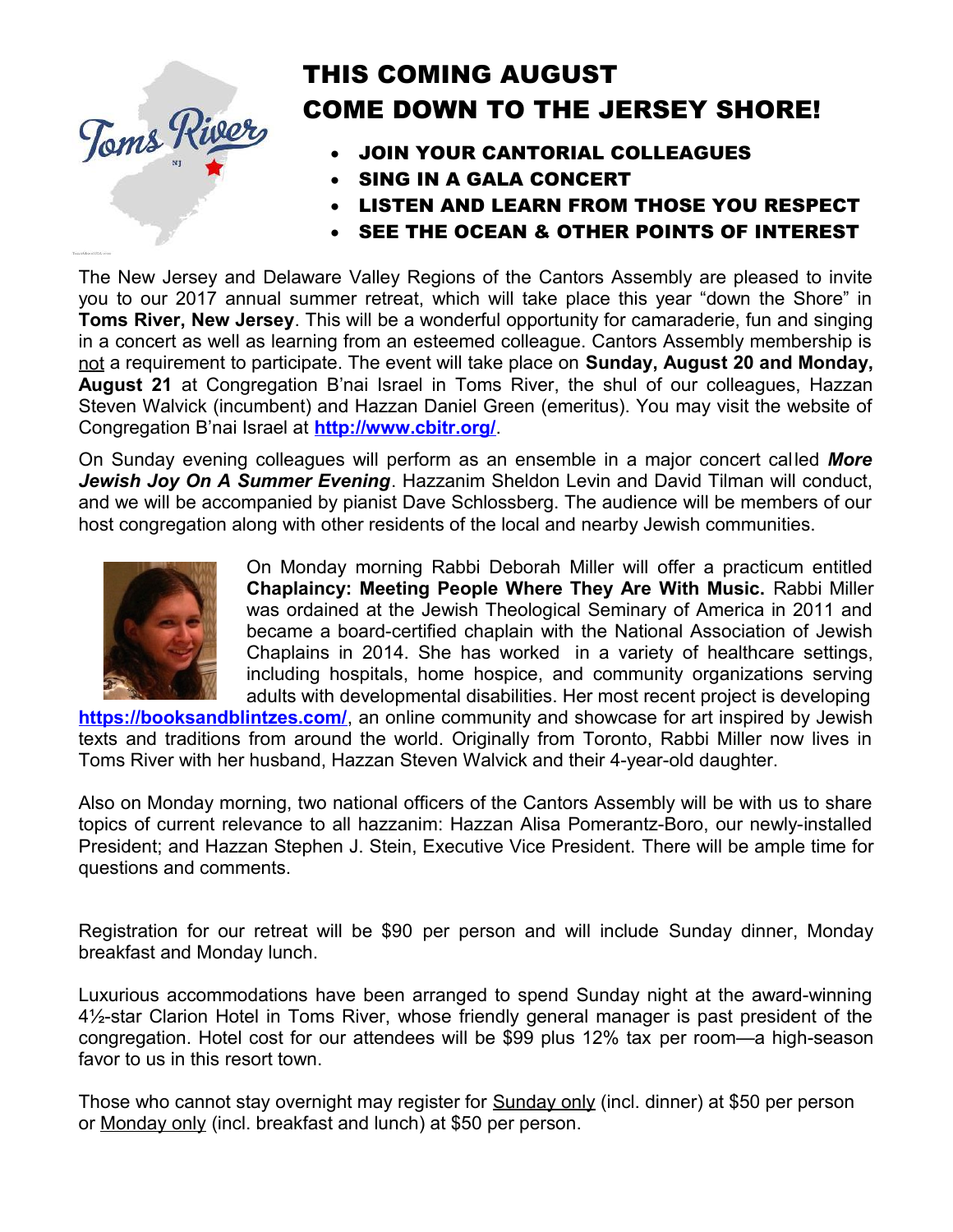#### **CANTORS ASSEMBLY New Jersey and Delaware Valley Regions**

## 2017 SUMMER RETREAT AUGUST 20-21, 2017

**Congregation B'nai Israel 1488 Old Freehold Road, Toms River, NJ 732-349-1244**

## **Sunday, August 20, 2017**

| 1:00 PM  | Check into Clarion Hotel and unpack.<br>See last page for more information<br>Then drive to Congregation B'nai Israel (5 miles/12 minutes).<br>Driving directions between both locations to be provided. |                             |                                                                              |  |
|----------|----------------------------------------------------------------------------------------------------------------------------------------------------------------------------------------------------------|-----------------------------|------------------------------------------------------------------------------|--|
| 2:00     | Welcome and snacks                                                                                                                                                                                       |                             |                                                                              |  |
| 2:30     | <b>Rehearsal for evening concert</b>                                                                                                                                                                     |                             | Bring all concert music (to be announced)<br>in black looseleaf ring binder. |  |
| 5:00     | <b>Dinner</b>                                                                                                                                                                                            | Dairy / Pareve / Vegetarian |                                                                              |  |
| 6:00     | Dress for concert                                                                                                                                                                                        |                             | Secure dressing rooms provided at B'nai Israel                               |  |
| 7:00     | <b>Concert: More Jewish Joy On A Summer Evening</b>                                                                                                                                                      |                             |                                                                              |  |
| 9:00     | Refreshments and social hour for hazzanim and audience                                                                                                                                                   |                             |                                                                              |  |
| 9:45     | Drive from Congregation B'nai Israel to Clarion Hotel.                                                                                                                                                   |                             |                                                                              |  |
| 10:00    | After-concert social hour in designated reserved room at hotel                                                                                                                                           |                             |                                                                              |  |
|          | Monday, August 21, 2017                                                                                                                                                                                  |                             |                                                                              |  |
| 7:30 AM  | Drive from Clarion Hotel to Congregation B'nai Israel.                                                                                                                                                   |                             |                                                                              |  |
| 8:00     | Shacharit service together with daily minyan "regulars"                                                                                                                                                  |                             |                                                                              |  |
| 9:00     | <b>Breakfast</b>                                                                                                                                                                                         | Dairy / Pareve / Vegetarian |                                                                              |  |
| 9:45     | Messages from national officers of the Cantors Assembly<br>Hazzan Alisa Pomerantz-Boro and Hazzan Stephen J. Stein                                                                                       |                             |                                                                              |  |
| 10:30    | Practicum by Rabbi Deborah Miller:<br><b>Chaplaincy: Meeting People Where They Are With Music</b>                                                                                                        |                             |                                                                              |  |
| 11:30    | Lunch                                                                                                                                                                                                    | Dairy / Pareve / Vegetarian |                                                                              |  |
| 12:15 PM | Drive from Congregation B'nai Israel to Clarion Hotel.<br>Check out from hotel not later than 1:00 PM.                                                                                                   |                             |                                                                              |  |
| 1:00     | Enjoy the afternoon "down the Shore" on your own before heading home.                                                                                                                                    |                             |                                                                              |  |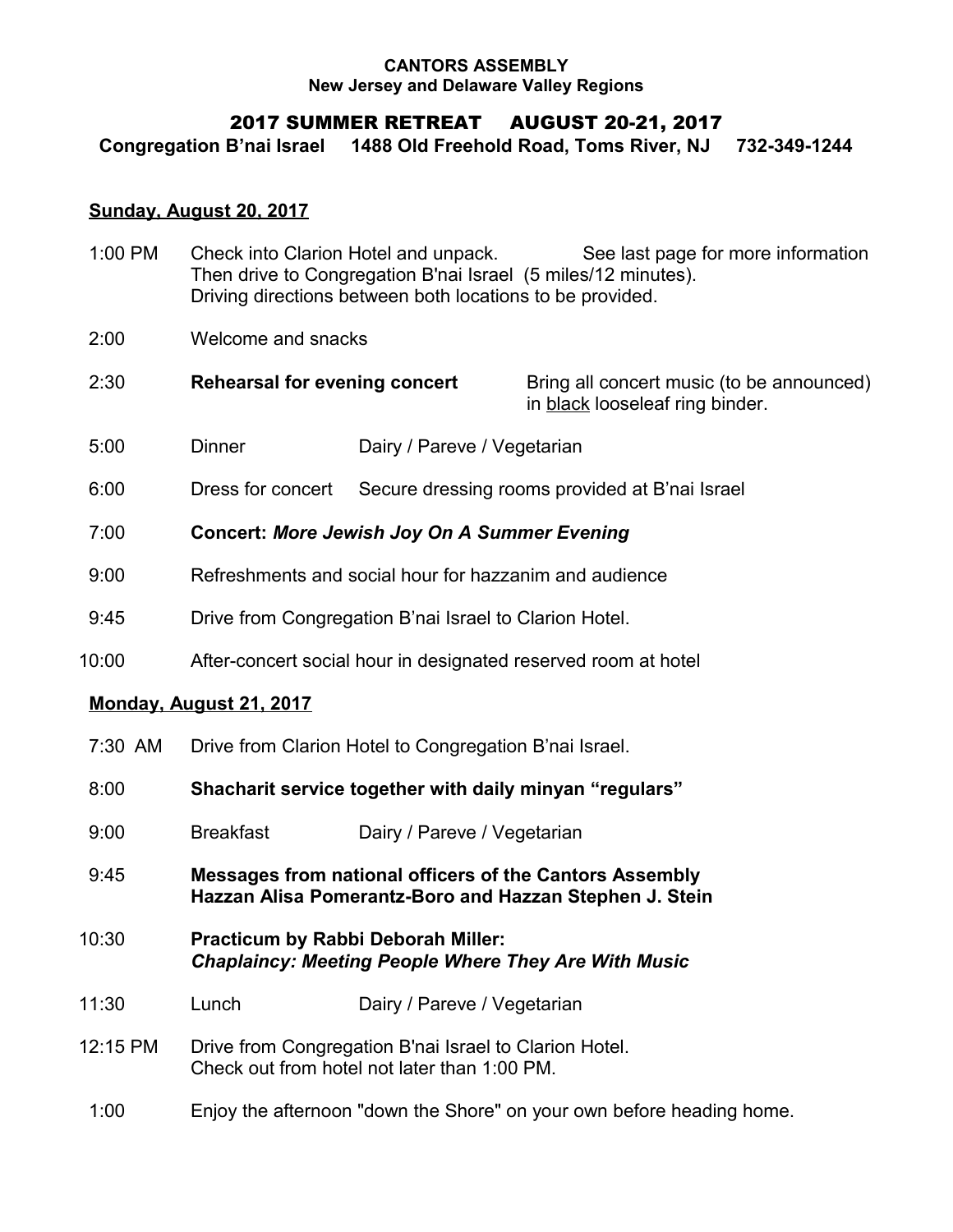## 2017 SUMMER RETREAT AUGUST 20-21, 2017



Don't return home right away if you can possibly arrange to spend just a few more hours "down the Shore." Please stay for the afternoon and enjoy a couple of tourist attractions or visit a quiet park. The Clarion Hotel is only 20 minutes from the Atlantic Ocean. Driving east from the hotel along Route 37, you will cross over Barnegat Bay to the long, narrow "barrier island," arriving first at Seaside Heights, the famous town of ocean, beach, boardwalk, rides, amusements, arcades, entertainment, food and more. Then, both to the north and south, you will find more small beach towns, each with its own character and each with its own policy and prices for admission to the beach. But the boardwalks are free, and the ocean view and salt air aroma are fabulous everywhere. Be sure to include a drive along the equally-beautiful Barnegat Bay side of the barrier island. Also, only 10 minutes south of Seaside Heights is Island Beach State Park. Visit: **http://www.state.nj.us/dep/parksandforests/parks/island.html**.

Alternatively, consider driving 20 minutes north instead to visit Lakewood. Because of the explosive and ongoing influx of Orthodox Jews, Lakewood has now reached a population of over 100,000. There you will find kosher supermarkets, fast-food restaurants, *shatnez*-checking stores, stores selling black hats for men and *shaitls* for women, and literally dozens of Orthodox synagogues, mikvahs and yeshivas (ask us to direct you). You might just as well be in Brooklyn's Borough Park or Williamsburg.

Many points of interest are even closer to Congregation B'nai Israel and the Clarion Hotel, such as Winding River Park, with its picturesque views of the cedar-colored but pure Toms River and its fabled pinelands environment (see below). For those interested in shopping, there is always the Ocean County Mall. There are many other fascinating places to visit elsewhere in Ocean County. Please ask Dan Green or Steve Walvick for their recommendations, or visit this tourism website for ideas: **http://www.oceancountytourism.com/**.

If you do plan to spend the afternoon outdoors in our area, be sure to bring along a hat, sunscreen and insect repellent.

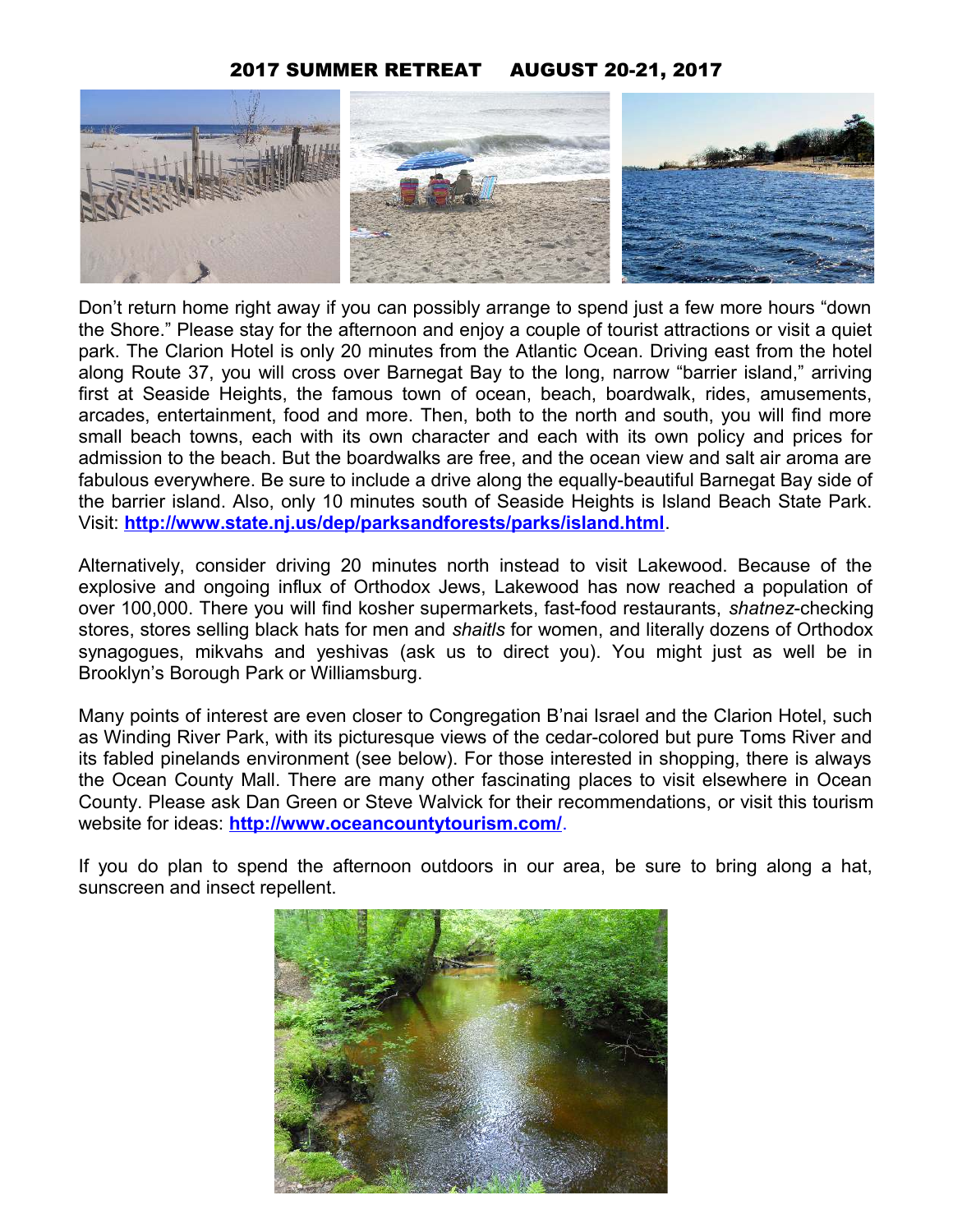#### **CANTORS ASSEMBLY New Jersey and Delaware Valley Regions**

## 2017 SUMMER RETREAT REGISTRATION FORM August 20-21, 2017

# RETREAT REGISTRATION DEADLINE: AUGUST 1

Name (PRINT!)

Phone **Email Email Email Email Email Email**  *Email <b>Email Phone Phone Phone Phone Phone Phone Phone Phone Phone Phone Phone Phone Phone Phone Pho* 

## **Please reply to these three questions**:

1. Will you rehearse with the ensemble at 2:30 PM and sing in our evening concert?

2. If so, please specify your voice part: Soprano, Alto, Tenor or Bass:

3. All food to be served will be kosher and will be dairy/pareve/vegetarian. Do you have any serious dietary concerns? Please clearly state them here:

## **Print out this page and reply to above questions. Make a copy for yourself, then mail the other with your check before August 1. This is for retreat registration only--not the hotel.**

\_\_\_\_\_\_\_\_\_\_\_\_\_\_\_\_\_\_\_\_\_\_\_\_\_\_\_\_\_\_\_\_\_\_\_\_\_\_\_\_\_\_\_\_\_\_\_\_\_\_\_\_\_\_\_\_\_\_\_\_\_\_\_\_\_\_\_\_\_\_\_\_\_\_\_

The enclosed check, payable to **Cantors Assembly NJ Region**, is for:

Registration fee of \$90 per person for full Sunday-Monday retreat.

Registration fee of \$50 per person for: Sunday only Monday only

Mail this completed page, along with your check, to:

**Cantor Daniel Green 6 Teri Court Jackson, New Jersey 08527**

For questions, advice or assistance, please contact: Dan Green **Hazzan@Optonline.net** 732-928-8828 Steve Walvick **Hazzan@CBITR.org** 732-678-3336

# SEE NEXT PAGE FOR HOTEL INSTRUCTIONS